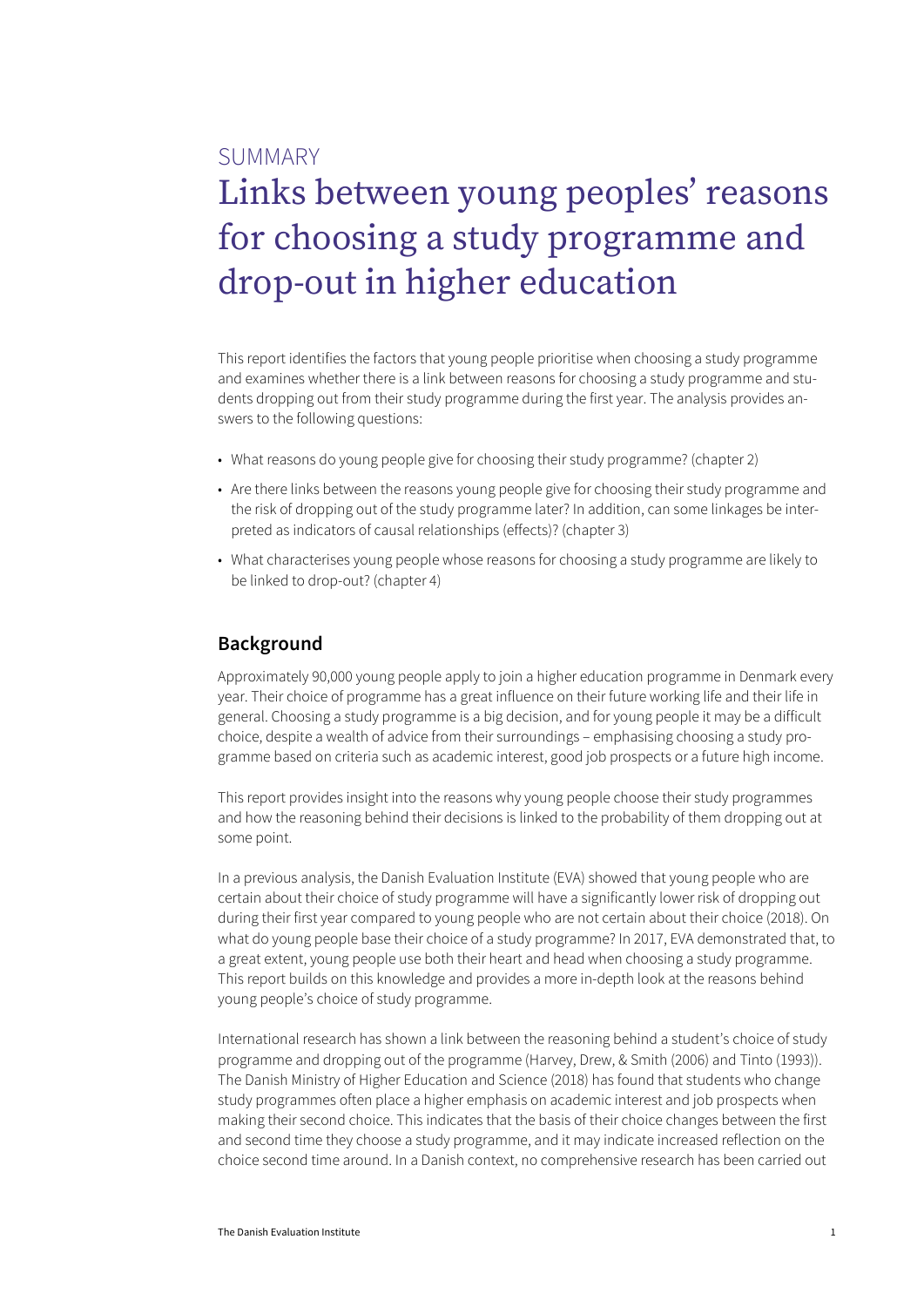regarding the reasons behind why students choose a study programme and how this is connected to their risk of dropping out.

### **Target groups**

This report presents new knowledge relevant to several target groups: student counsellors at the seven regional education and career guidance centres; staff in upper secondary education and higher education programmes who help students to choose their study programmes; and staff in higher education programmes working with retention. Furthermore, this report can contribute to a broader education policy debate, in which the choice of study programme by young people is frequently discussed. It can also be a source of inspiration for young people about how to choose a study programme.

# **Results**

The report has five main results, and these are described below.

#### **1. Young people use both their heart and head to choose a study programme.**

Young people mainly listen to their heart when choosing a higher education programme, but they also use their head. The majority base their choice on academic interest in the study programme. In 2018, 90% of the intake of students responded that, to a high degree or very high degree, academic interest was a decisive factor in their choice of programme. Furthermore, 63% responded that becoming more knowledgeable was a decisive factor in their choice of study programme.

However, young people also consider life after completing their study programme: In 2018, 56% of the intake responded that good job prospects were a decisive factor in their choice of study programme. Furthermore, 39% of the intake responded that the geographic location of the programme determined their choice of study programme. In 2018, fewer young people considered high income and prestige as determining factors (25% and 11%, respectively).

The reasons why young people choose a study programme were similar in 2016, 2017 and 2018, and similar when conducting separate analyses for universities, university colleges and academies of professional higher education.

#### **2. Young people who choose a study programme based on academic interest have a significantly lower risk of drop-out.**

Analyses show that young people who choose a study programme based on academic interest have a significantly lower risk of dropping out of their programme during the first year. For students accepted during the summer of 2016, the drop-out rate during the first year was 18% for those who based their choice of programme on academic interest. The rate was 29% for students who did not prioritise academic interest.

When statistically and methodologically isolating the effect of study choice on drop-out risk, young people who choose a study programme based on academic interest are 6 percentage points less likely to drop out of their programme during the first year compared to young people who do not base their choice of study programme on academic interest. The total drop-out rate for students admitted to higher education programmes in 2016 was 19%. Seen in this light, the difference of 6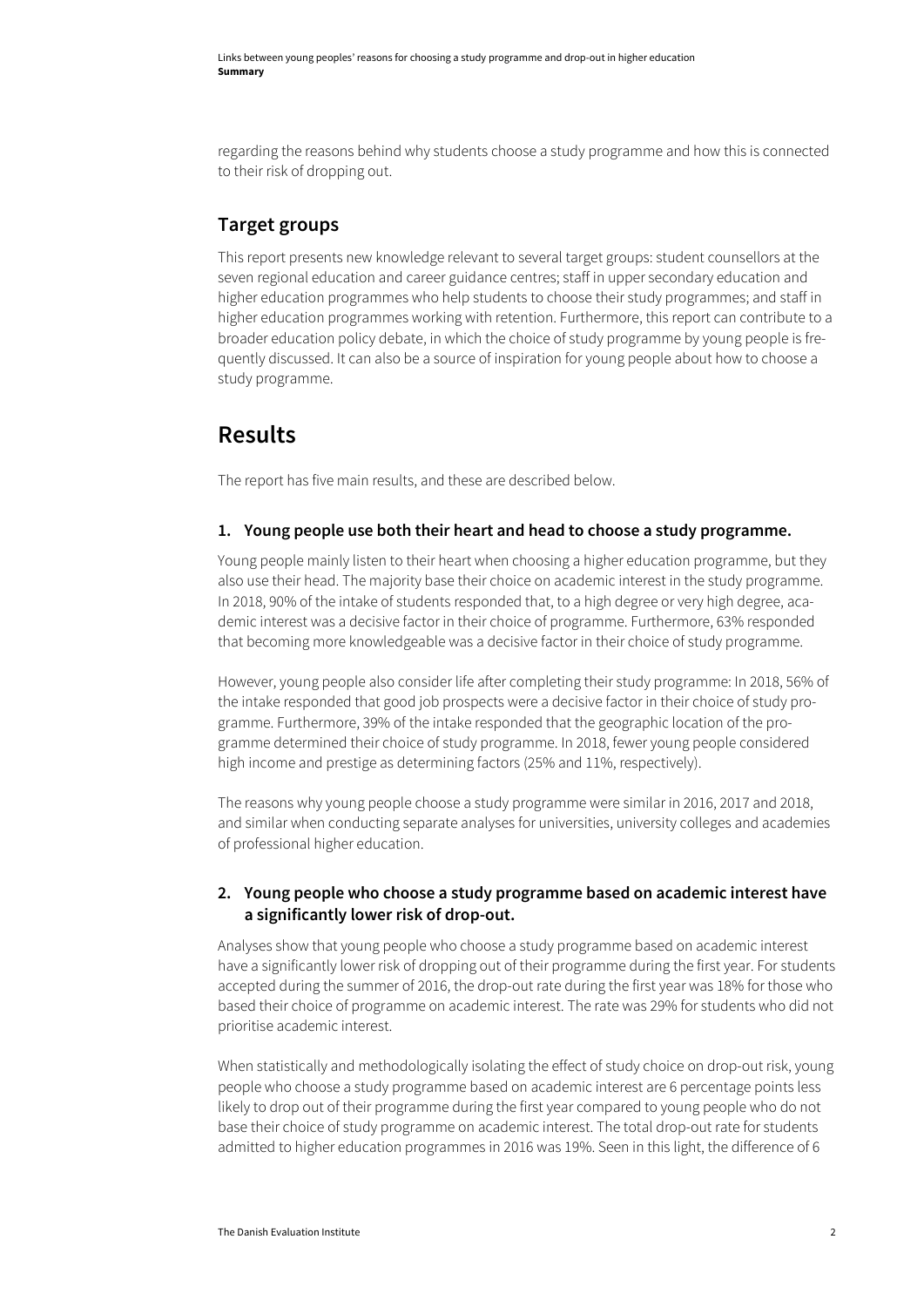percentage points constitutes an effect of significant proportion. The analyses therefore also indicate that selecting a study programme based on academic interest protects students from dropping out during their first year.

#### **3. Young people who choose a study programme to please their family or in order to be admitted to another study programme have an increased risk of drop-out.**

Young people who choose a study programme to please their family or in order to get into another study programme have an increased risk of dropping out during their first year.

- All things being equal, young people who choose a study programme to please their family and make them proud are 2 percentage points more likely to drop out.
- All things being equal, young people who choose a study programme in order to be admitted to another programme are 3 percentage points more likely to drop out.
- **4. Young people who choose a study programme based on the reasons related to an increased risk of drop-out share several characteristics.**

This report shows several common characteristics for young people who base their choice of study programme on the three reasons related to drop-out. The three reasons are: if the young person does *not* base their choice of study programme on academic interest; chooses a study programme to please their family; or chooses it to increase their chances of being admitted to another study programme.

The common characteristics for these young people are that, in general, they have a lower grade point average (a majority with an average of 7 or less), fewer of them were admitted to their first priority programme, and a lower proportion are of Danish descent. Among young people who do *not* choose a study programme based on academic interest, a larger percentage are, furthermore, less motivated to begin a programme, and a larger percentage are less certain about their choice of programme.

#### **5. Most of the reasons for choosing a study programme cannot be linked to dropout.**

In most cases, the reasons behind a young person's choice of study programme has no influence on their risk of subsequently dropping out. For seven out of the ten reasons for choosing a study programme, e.g. high income, prestige and geographic location, there are no indications that making a choice based on those reasons - or, alternatively, disregarding them - affects students' risk of dropping out.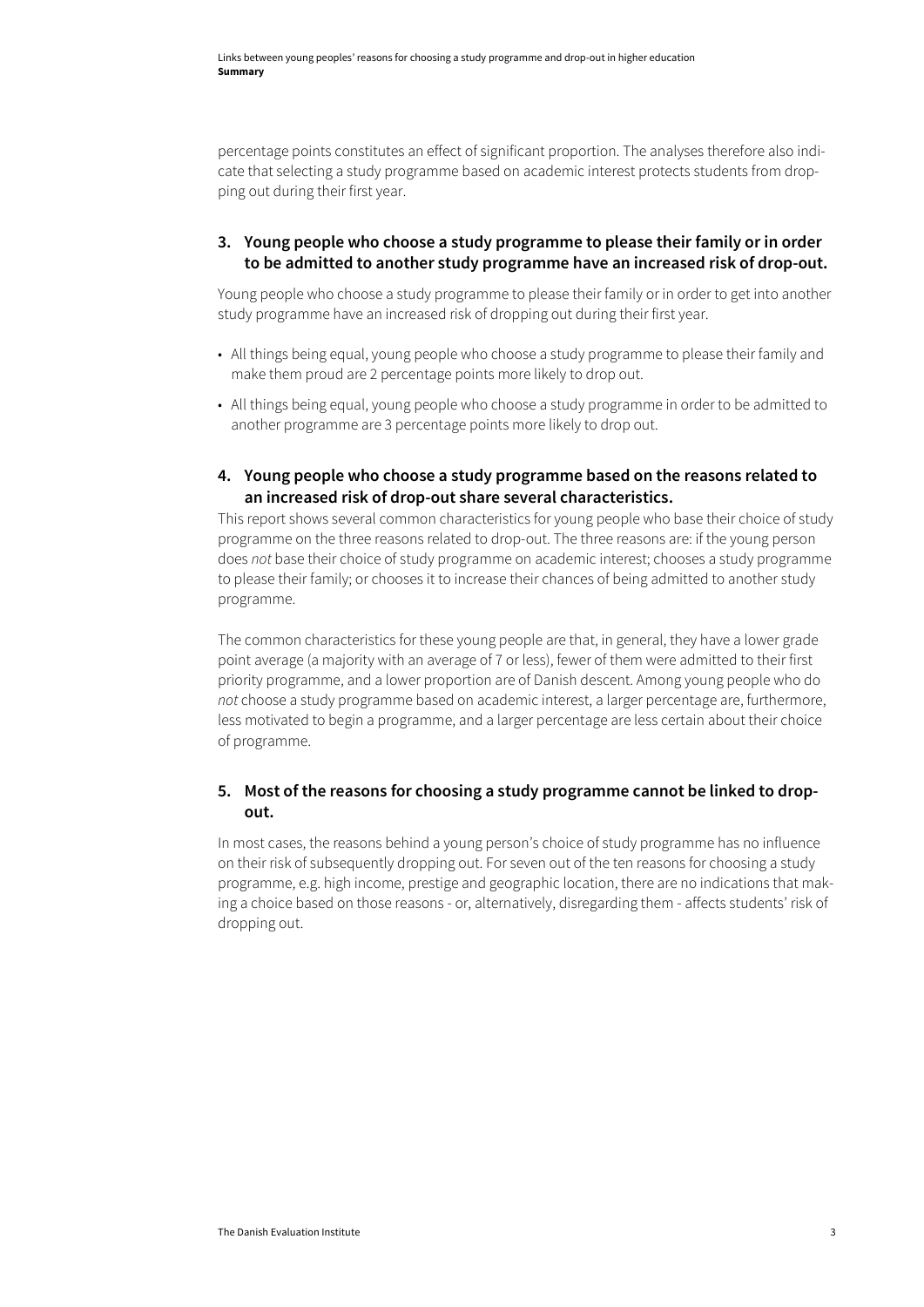## **Perspectives**

The analyses in this report give rise to perspectives that may be useful inspiration to the target groups of the report.

#### **Consider measures aimed at the basis for choosing study programmes**

This report shows that young people who base their choice of study programme on academic interest are less likely to drop out of their programme, are often certain of their choice, and are motivated to begin their studies. The results thus indicate that it might be a good idea for student counsellors to advise young people to select an education programme that matches their academic interest rather than choosing a study programme based on the wishes and needs of others.

The analyses also show that this advice may not be so easy to follow for everyone. Young people who do not choose a study programme based on academic interest, or who choose a study programme to please their family, share similar characteristics, e.g. low grades. This group of young people may find it more difficult to identify - and gain admission to - a programme that matches their academic interest. This means they may be less certain about their choice and less motivated to begin their studies. Based on this, the analyses indicate that it is worth considering how this group of young people can be better supported in their choice of study programme, e.g. through measures aimed at increasing reflection and certainty with regard to selecting a study programme.

#### **Encourage young people to think about both student life and the time beyond when choosing a study programme.**

The analyses only pertain to links between choice of study programme and the first year of study. However, choice of higher education plays a major role in the future of these young adults. It is, therefore, important that young people are supported in gaining a strategic perspective on their choice of study programme; a perspective that goes beyond the period of study.

The analyses show that the majority of reasons for choosing a study programme cannot be linked to drop-out. The results, therefore, indicate that young people - with some important exceptions (see above) - can select their study programme for whatever reason they wish, e.g. prestige, high income or becoming more knowledgeable, without having to worry about whether their choice of study programme will affect their risk of drop-out. However, it is important to be aware that this result does not mean that the reasons for choosing a programme are not important. For example, it is likely that young people who choose a study programme based on job prospects or expected income will find it easier to get a job after completing their studies compared to other young people who did not include such factors when considering their choice of study programme. The Danish Ministry of Higher Education and Science (2018) found that students who switch study programmes often place a higher emphasis on academic interest and job prospects when making their second choice of study programme. The results indicate that, when young people make their second - and, presumably, more carefully considered - choice of study programme, they consider both student life and the time beyond. Based on the results of the analysis, there is reason to believe that we can help young people to avoid choosing a study programme based on reasons that often lead to drop-out, provided we help strengthen their ability to reflect on the different reasons for choosing a study programme at an earlier stage.